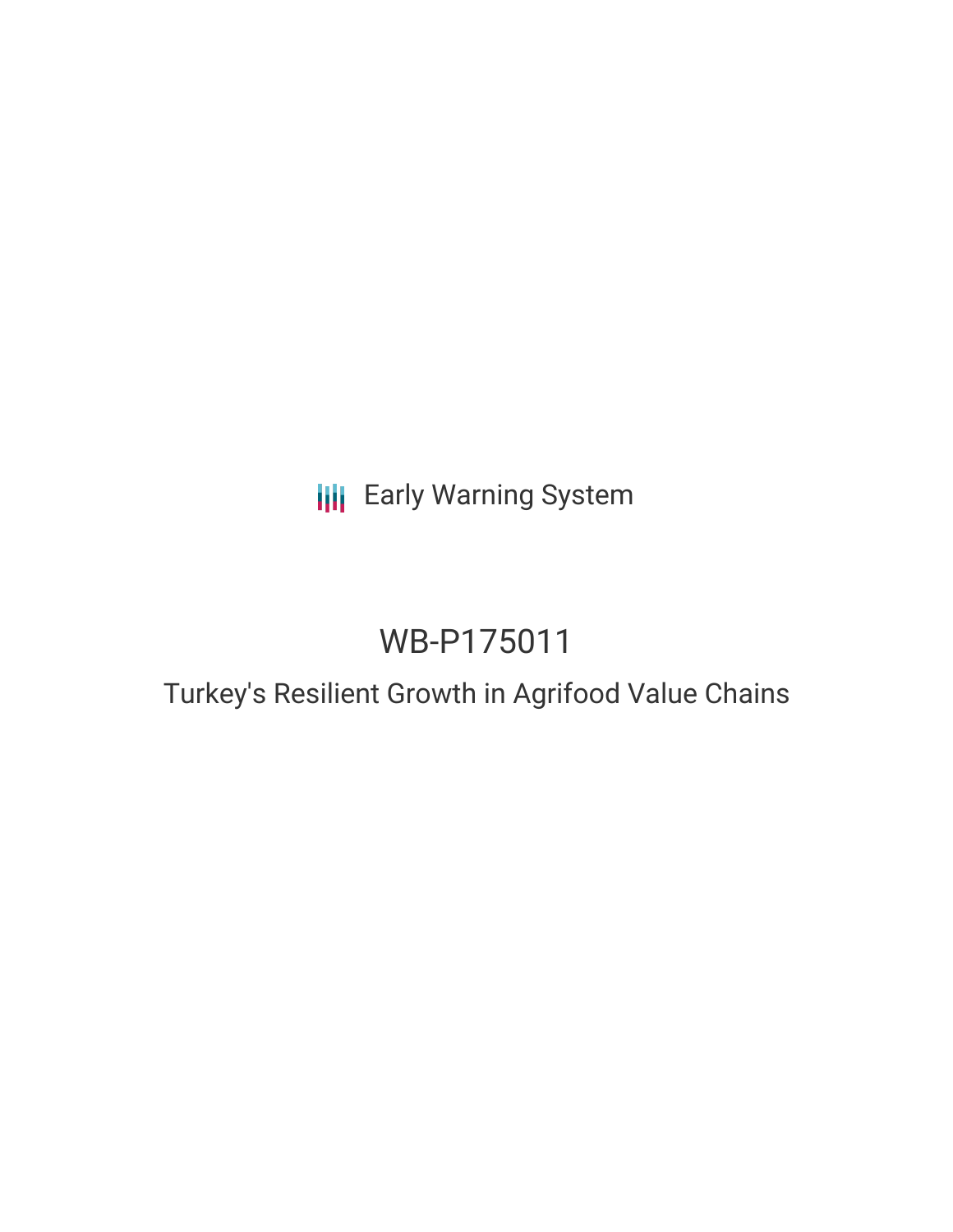

### **Quick Facts**

| <b>Countries</b>               | Turkey                   |
|--------------------------------|--------------------------|
| <b>Financial Institutions</b>  | World Bank (WB)          |
| <b>Status</b>                  | Pipeline                 |
| <b>Bank Risk Rating</b>        | U                        |
| <b>Sectors</b>                 | Agriculture and Forestry |
| <b>Investment Amount (USD)</b> | \$300.00 million         |
| <b>Project Cost (USD)</b>      | \$300.00 million         |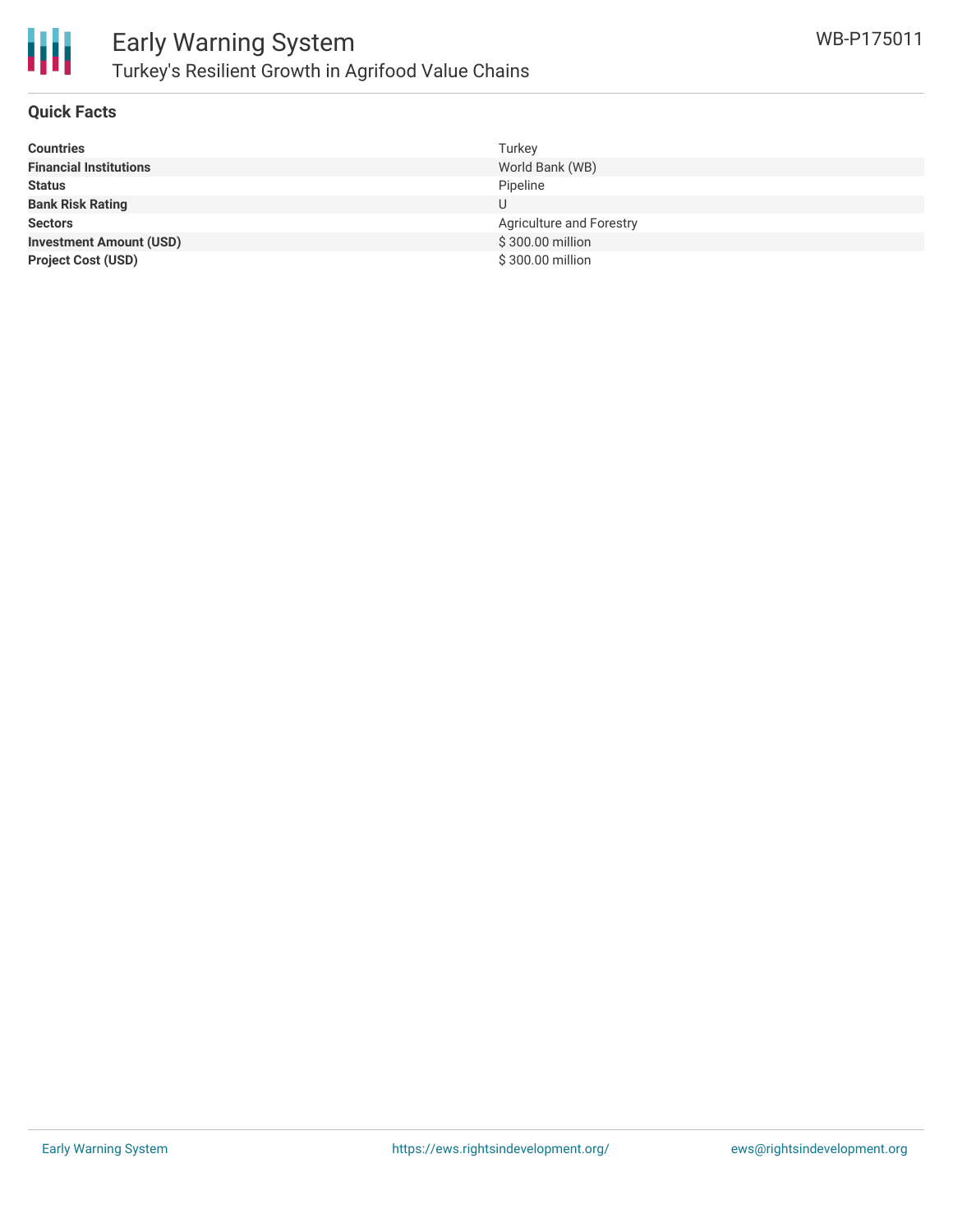



### **Project Description**

According to the Bank's website, the project provides funding to enhance efficiency and resilience of key agrifood value chains in Turkey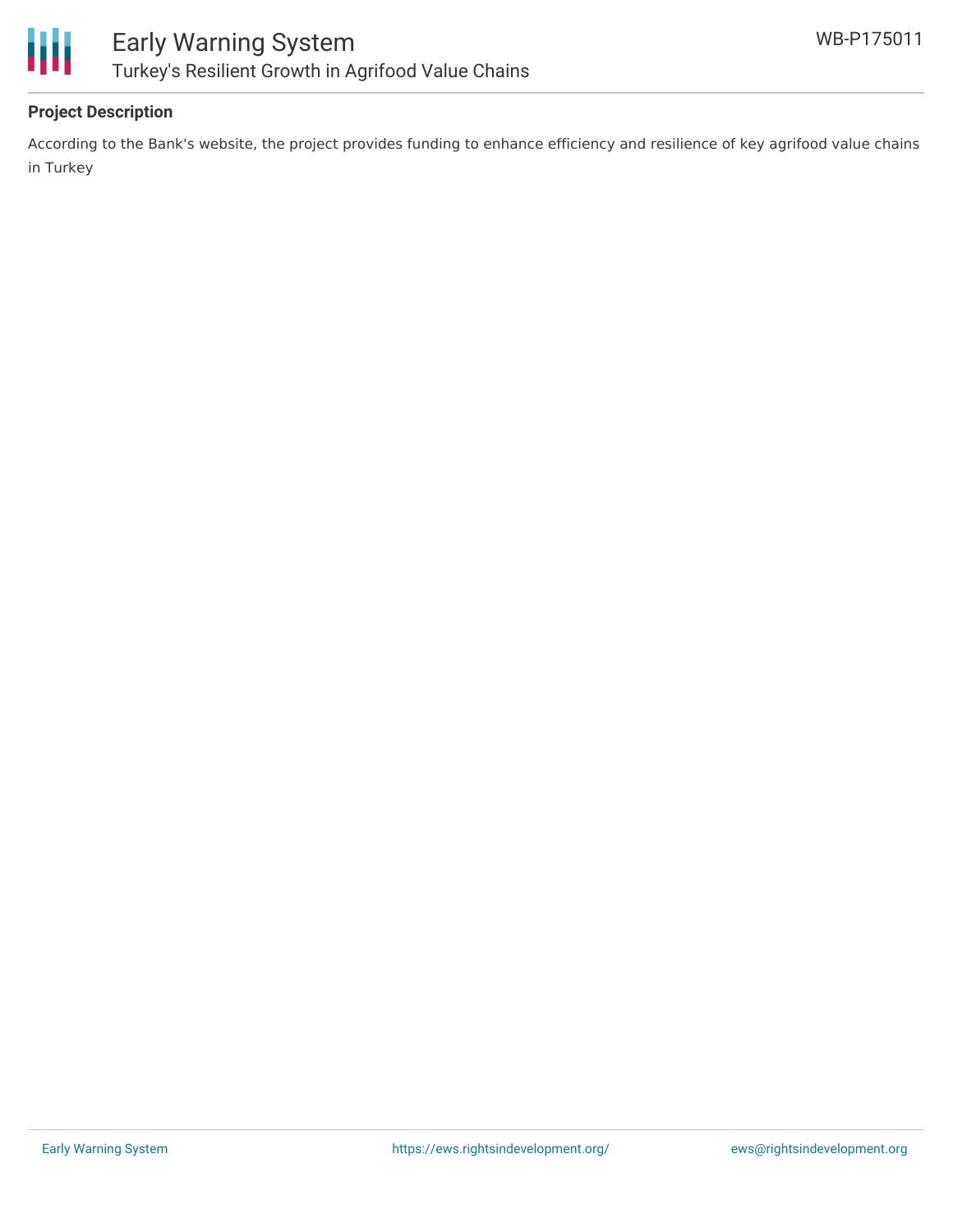

### Early Warning System Turkey's Resilient Growth in Agrifood Value Chains

### **Investment Description**

World Bank (WB)